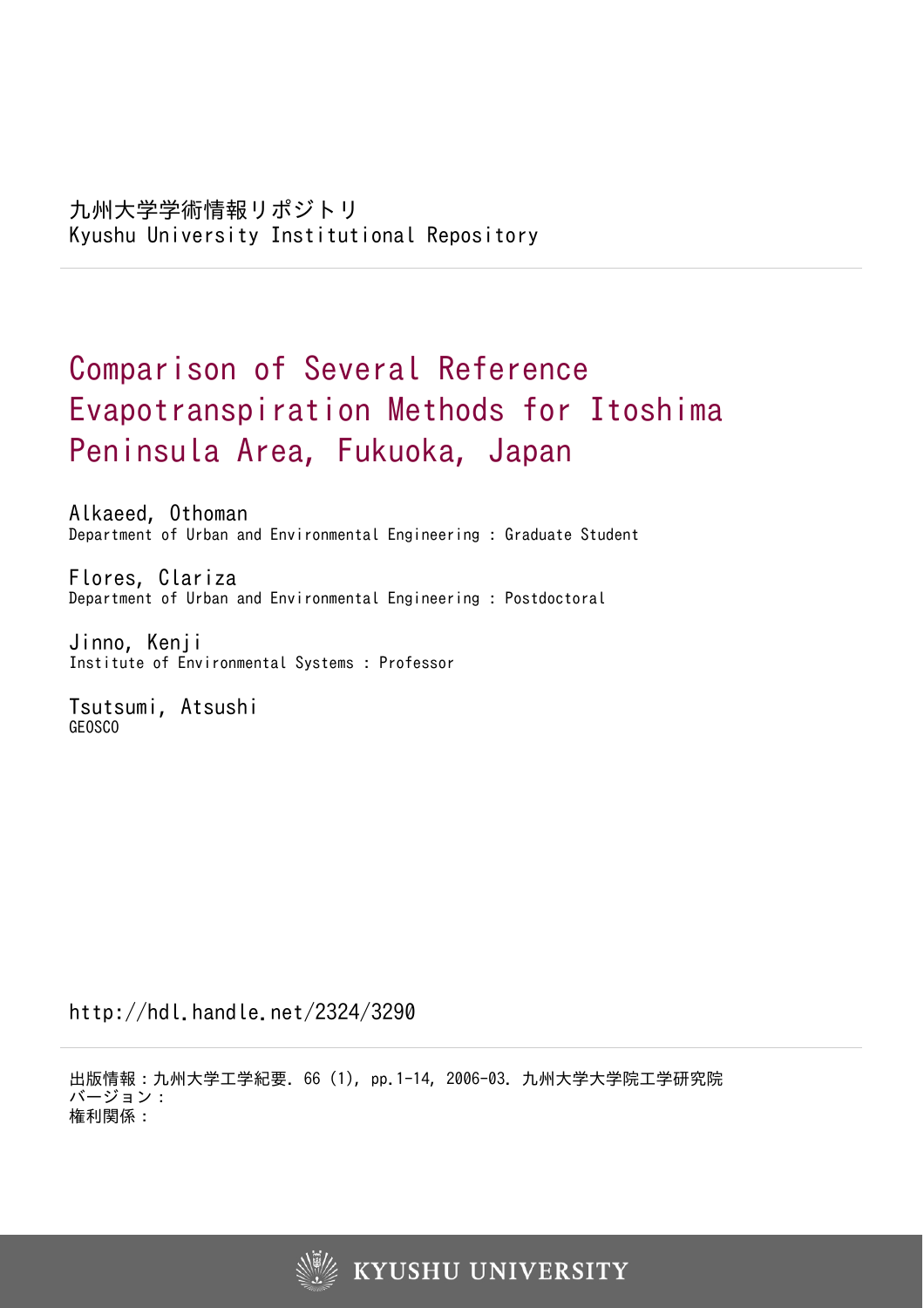# **Comparison of Several Reference Evapotranspiration Methods for Itoshima Peninsula Area, Fukuoka, Japan**

by

Othoman ALKAEED \*, Clariza FLORES \*\*, Kenji JINNO\*\*\* and Atsushi TSUTSUMI\*\*\*\*

# **Abstract**

Six reference evapotranspiration  $(ET<sub>o</sub>)$  methods are compared, based on their daily performances under the given climatic condition in the western region of Fukuoka City. The Penman-Monteith equation standardized by the Food and Agriculture Organization (FAO56-PM) is used to compare with the Thornthwaite, Hargreaves, and Hamon methods. The FAO56-PM method has also been used as an index for two equations: the solar radiation  $(R<sub>s</sub>)$  based and net radiation  $(R<sub>n</sub>)$  based equations, which are the simplified versions of FAO56-PM. Performance analysis for the calculated values using meteorological data for 7 years (Jan 1996 – Dec 2002) was made. The standard error of estimates (*SEE*) was calculated on monthly basis. The estimated values by the Thornthwaite, Hargreaves, Hamon, and the  $R_s$ -based and  $R_n$ -based radiation methods were all correlated with FAO56-PM having correlation  $(r^2)$  values calculated by Pearson's correlation of 0.80, 0.69, 0.48, 0.71 and 0.45 and their standard error estimates were 0.25, 0.25, 0.25, 0.28 and 0.24 mm mon<sup>-1</sup>, respectively. Proximity in  $ET<sub>o</sub>$  estimates by the Hargreaves and the  $R_s$ -based methods showed that the solar radiation as input variable was important as the FAO56-PM method. Also, the Thornthwaite method, which uses only temperature as input variable, has been found to have highly correlated with the FAO56-PM method. Thus, when considering the availability and reliability of the input data, the use of all these methods are suggested as practical methods for estimating  $ET<sub>o</sub>$  if the standard FAO56-PM equation is not applicable due to the complexity of its input parameters.

**Keywords:** Reference evapotranspiration by FAO56-PM, Crop evapotranspiration, Water budget estimation, Crop coefficient, Automated Meteorological Data Acquisition System (AMeDAS)

-

 <sup>\*</sup> Graduate Student, Department of Urban and Environmental Engineering

 <sup>\*\*</sup> Postdoctoral, Department of Urban and Environmental Engineering

 <sup>\*\*\*</sup> Professor, Institute of Environmental Systems

<sup>\*\*\*\*</sup> GEOSCO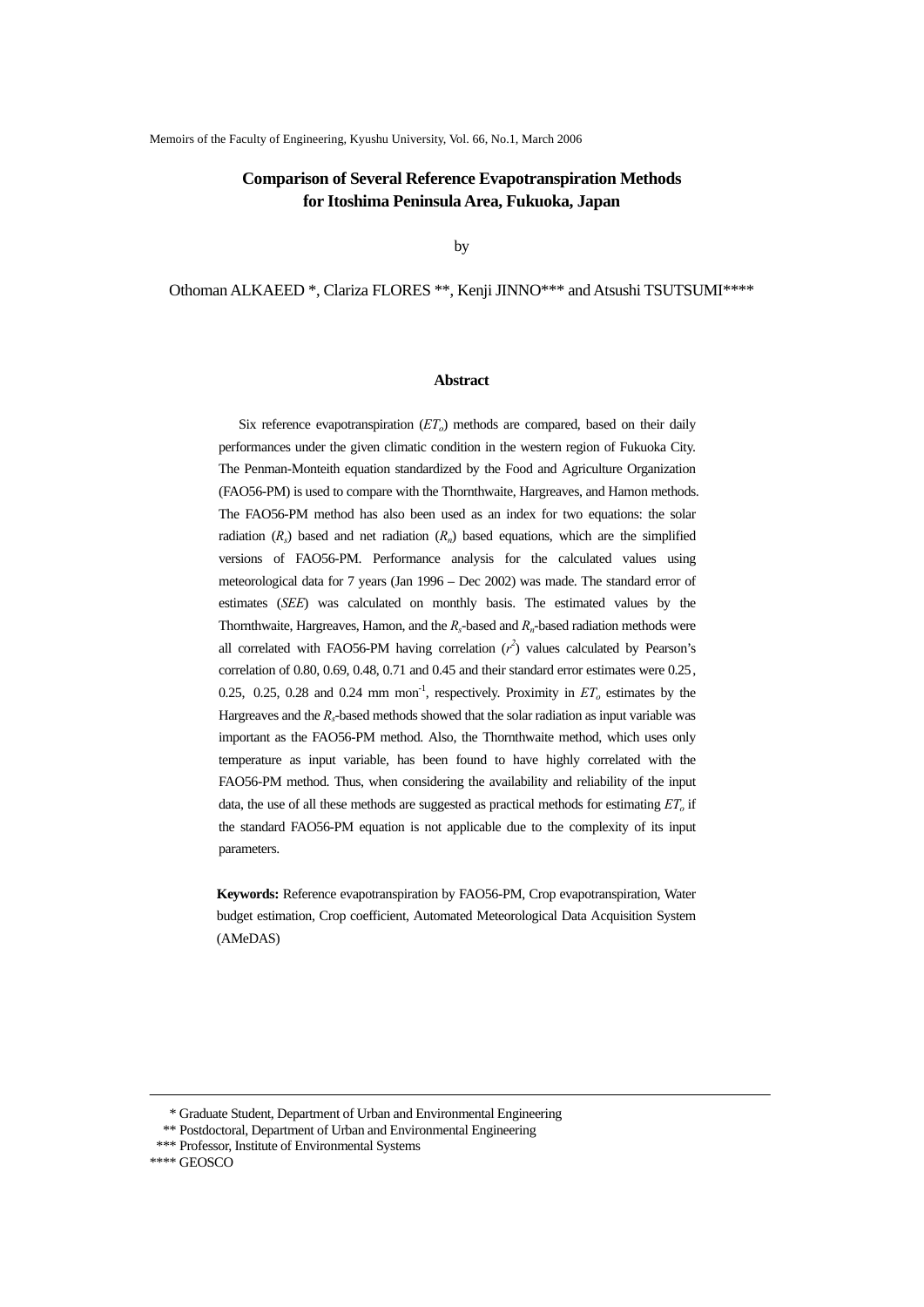# **1. Introduction**

 Efficient consumption of groundwater as agricultural irrigation, drinking water and wineries is an important issue in Itoshima Peninsula, the western region of Fukuoka City, Japan, where a new campus of the Kyushu University is under construction. It is anticipated that the construction of the new campus could reduce the groundwater flow toward the residential area, unless appropriate countermeasures are taken.

 Evapotranspiration (*ET*) is the loss of water to the atmosphere by the combined processes of evaporation from the soil and plant surface and transpiration from plants <sup>1</sup>. Estimation of evapotranspiration is one of the major hydrological components for determining the water budget and is becoming indispensable for the calculation of a reliable recharge and evaporation rate for the groundwater flow analysis. It is therefore, reliable and consistent estimate of evapotranspiration is of great importance for the management of water resources efficiently.

Quantification of referable reference evapotranspiration  $(ET<sub>o</sub>)$  for short grass is necessary in the context of many issues, for example, crop production, management of water resources, scheduling of irrigation, evaluation of the effects of changing land use on water yields, and environmental assessment<sup>2)</sup>. In the neighboring area including the new Kyushu University campus, groundwater is consumed for greenhouse by 700  $m^3d^1$ , for houses by 400  $m^3d^1$ , and a few 10  $m^3d^1$  for wineries. However, with the construction of the new Kyushu University campus, it is anticipated that this may cause the reduction in the groundwater flow toward the residential area unless proper groundwater management measures are considered. Besides, the urbanization in the surrounding area may also induce the potential effect on the local hydrologic cycle in the future. Thus, the water budget analysis is indispensable for the surface runoff and groundwater flow analyses. It is in this regard that the reliable and consistent estimates of evapotranspiration have to be investigated in order to understand the characteristics of the water movement in the new campus as well as the surrounding area.

Tsutsumi et al. (2004) applied the Thornthwaite method in order to estimate the monthly crop evapotranspiration  $(ET_c)$  in the study area based on the measured mean monthly temperature. However, uncertain estimate with this method in winter gave relatively small values. Therefore, it is worthwhile to examine the other methods to compare with the obtained values by the Thornthwaite method in this area.

Kondo et al. (1992) presented  $ET_c$  particularly in the forestry area of Japan using the heat balance-bulk method. They showed the method which includes the effect of transpiration and direct evaporation of the intercepted rainfall of the forest canopy. As a result, the crop evapotranspiration from the forest in Fukuoka area accounted for 860 mm  $yr^{-1}$  in 1992. It should be notified that the method developed by Kondo et al. (1992) is useful because the rainfall interception can be evaluated in their approach and applicable for the subsequent estimation of the rainwater infiltration and surface runoff components  $3, 4$ ). It is obvious that the estimation of rainfall interception is important for the assessment of the possible effect of deforestation on the regional hydrologic cycle.

Based on the Thorthwaite's method, Tsutsumi et al. (2004) proposed a scheme to estimates the spatial distribution of the *ET<sub>c</sub>* by coupling the conventional rainwater infiltration model with the groundwater flow analysis in the study area. They found that the mean special  $ET_c$  over the study area was 831 mm yr<sup>-1</sup> in 1999. However, the  $ET_c$  calculated by the Thorthwaite method gave remarkable inconsistent vales in winter.

Since direct measurement of referable  $ET<sub>o</sub>$  for short grass is difficult, time consuming and costly, the most practical approach would be to estimate *ETo* from climatic variables, such as solar radiation, air temperature, wind speed, and relative humidity. In connection with, various methods are available for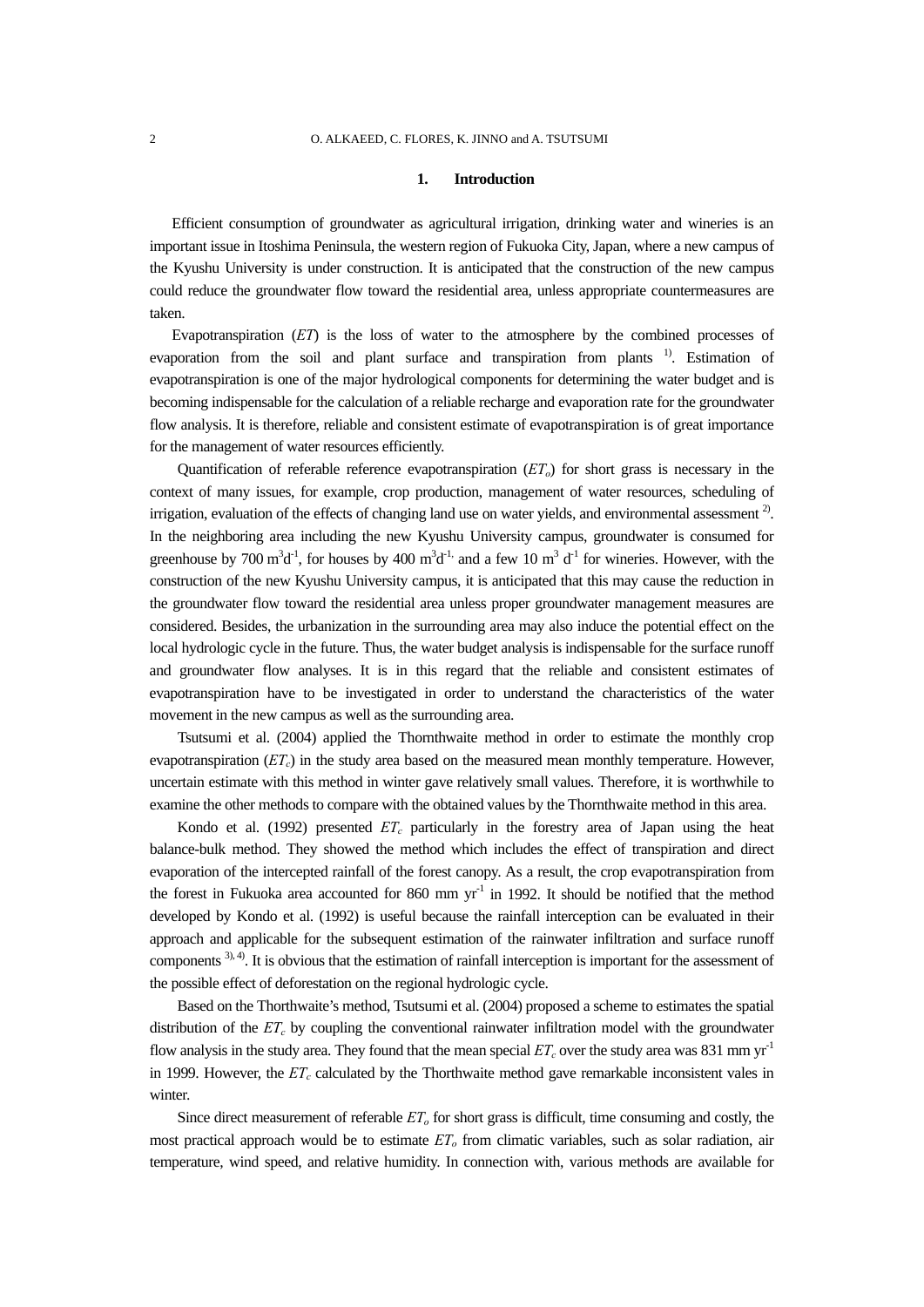estimating *ETo*, involving equations ranging from the most complex energy balance method requiring detailed climatological data (Allen, 1989) to simpler method requiring less data (Hargreaves, 1982; Samani, 1985). Among them, the FAO-56 based on the Penman-Monteith (PM) method (Allen et al., 1998) is currently used and is considered to be a standard method <sup>8</sup>. However, the major drawback of FAO56-PM method is that this method requires air temperature, relative humidity, wind speed, and solar radiation which could not be easily available in many meteorological stations particularly in a given location where quality of data and difficulties in gathering all of the necessary weather parameters can present serious limitations 9). Additionally, it also uses the complicated unit conversions and lengthy calculations <sup>10</sup>. On the other hand, the Thornthwaite method is considered to be a popular method since it only requires monthly average air temperature. Mintz and Walker (1993) stated that the Thornthwaite method was developed for temperature measured under potential conditions and it only represents the potential evaporation when there is no soil moisture stress. Hence, this method tends to overestimate the potential evaporation in arid regions if air surface temperature is applied. The Hargreaves method is also quite simpler that requires only two climatic parameters: the temperature and incident radiation. This method has been tested using some high quality lysimeter data and broad range in climatological conditions (Hargreaves, 1994) whose results revealed as nearly accurate as PM in

estimating *ETo*. Therefore, the use of the Hargreaves method is recommended in cases where reliable data are lacking. The Hamon method is also considered as one of the simplest estimates of  $ET_0$ <sup>13</sup>), and applicable to estimate seasonal (monthly) or annual values. Haith and Shoemaker (1987) stated that the Hamon method is applicable easily since it requires only average number of daylight hours per day and saturated vapor pressure. Irmak et al. (2003) simplified the FAO56-PM method by expressing a multi-linear regression function which requires less input parameters and computation. This uses only the solar radiation  $(R_s)$ , net radiation  $(R_n)$  and mean daily temperature  $(T_m)$  as input parameters to estimate the  $ET_{\alpha}$ .

Although, many approaches have been developed and adapted for various applications based on available input data, there is still a remarkable range of uncertainty related to which method is to be adopted specifically in the calculation of reference evapotranspiration for short grass at a given area. Thus, for the purposes of establishing a common method which can provide a more accurate  $ET<sub>o</sub>$  estimation, these estimation methods were researched on the basis of their variability in input variables. The performances of these methods were evaluated and compared with the FAO56-PM for estimating the *ETo* particularly at the new Kyushu University Campus area whose meteorological properties are characterized as having high humidity and heavy precipitation.

Besides, the crop coefficient for the forest canopy was discussed through the comparisons of the presented values for the forest in the Fukuoka areas with the reference values calculated by the above six methods.

## **2. Methodology**

# **2.1 Study area and climatic characteristics**

**Figure 1** shows the study area (Itoshima peninsula) including new campus of Kyushu University, located in the northern part of Kyushu Island, western region of Fukuoka City, Japan, latitude 33° 25' to 33° 40' N, longitude 130° 07' 30" to 130° 16' E.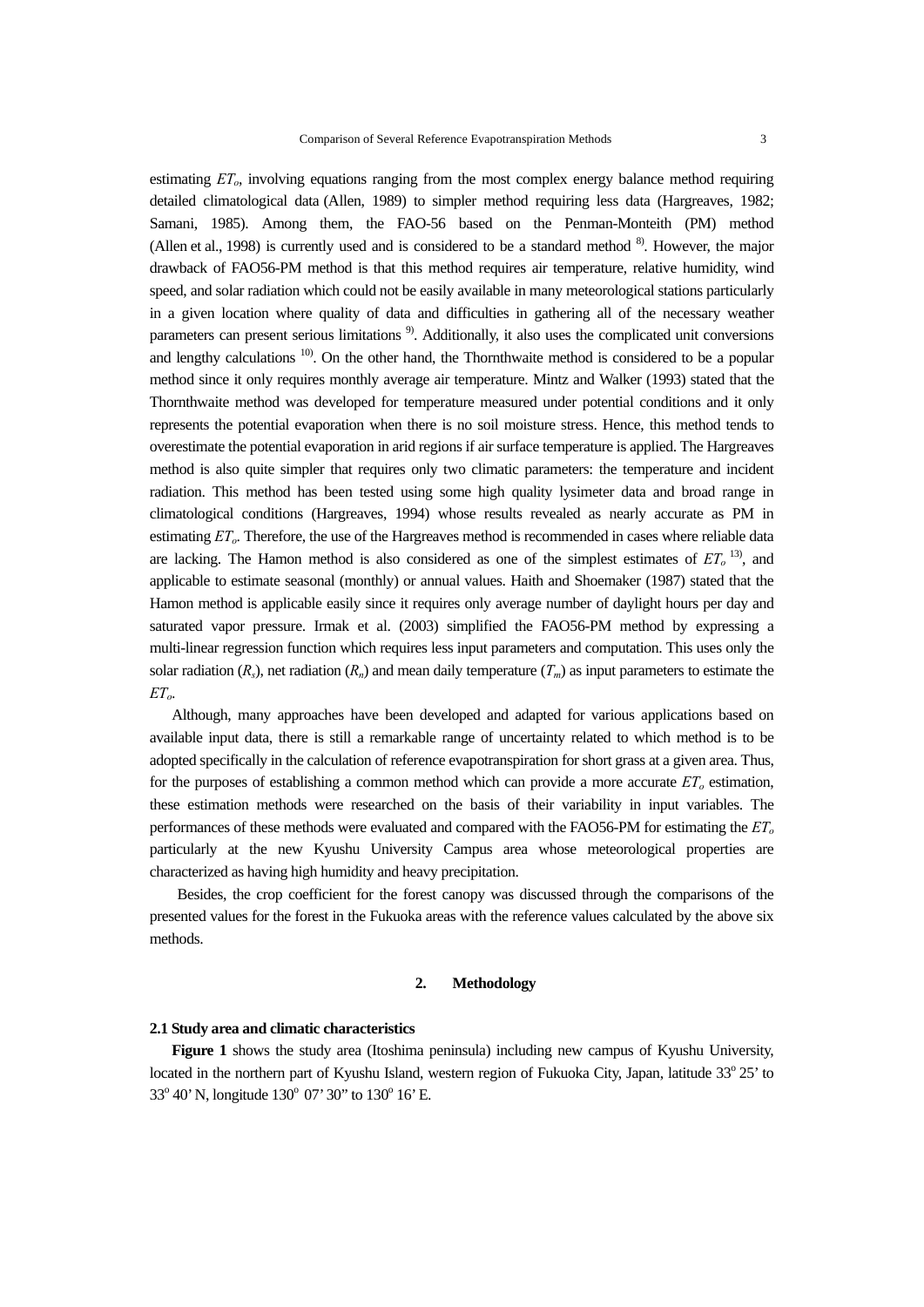

**Fig. 1** Study area (Itoshima).

The total area of Itoshima is about  $111.61 \text{ km}^2$ . The climate in the area is characterized as having high humidity, high wind speed, and heavy precipitation. The meteorological data in the present study were obtained from the Maebaru Automated Meteorological Data Acquisition System (AMeDAS) station in Maebaru City, Fukuoka, Japan, which is close to the new Kyushu University Campus, (latitude  $33^{\circ}$  33' 36" N, longitude  $130^{\circ}$  11' 30" N) within an agricultural area. The average annual precipitation is 1646 mm yr<sup>-1</sup>(1996-2002), approximately more than 50% of which occurs in June-August. Air temperature ranges from 19.2°C and 31.1°C in summer and 1.7°C and 15.4°C in winter months. Daily mean temperature in summer is  $23.3^{\circ}$ C and  $9.6^{\circ}$ C in winter. On the other hand, daily mean minimum and maximum relative humidity are 37% and 92% with annual average of 67%, respectively. The observed maximum and average daily wind speed in this period were  $4.5 \text{ m s}^{-1}$  and  $2.8 \text{ m s}^{-1}$ . <sup>3)</sup>.

## **2.2 Equations**

# **2.2.1 The (FAO56) Penman-Monteith equation**

The (FAO56) Penman-Monteith equation for predicting *ET<sub>o</sub>* where applied on 24-h calculation time steps has the form:

$$
ET_o = \frac{0.408\Delta(R_n - G) + \gamma \frac{900}{T + 273}u_2(e_s - e_a)}{\Delta + \gamma(1 + 0.34u_2)}
$$
(1)

Where  $ET_o$  is reference evapotranspiration [mm day<sup>-1</sup>],  $R_n$  is net radiation at the crop surface [MJ m<sup>-2</sup> day<sup>-1</sup>], *G* is soil heat flux density [MJ m<sup>-2</sup> day<sup>-1</sup>], *T* is mean daily air temperature at 2 m height [°C],  $u_2$  is wind speed at 2 m height [m s<sup>-1</sup>],  $e_s$  is saturation vapour pressure [kPa],  $e_a$  is actual vapour pressure [kPa], *es*-*ea* is saturation vapour pressure deficit [kPa], Δ is slope vapour pressure curve [kPa °C-1], and *γ* is psychrometric constant [kPa °C-1]. In application having 24-h calculation time steps, *G* is presumed to be 0 and *es* is computed as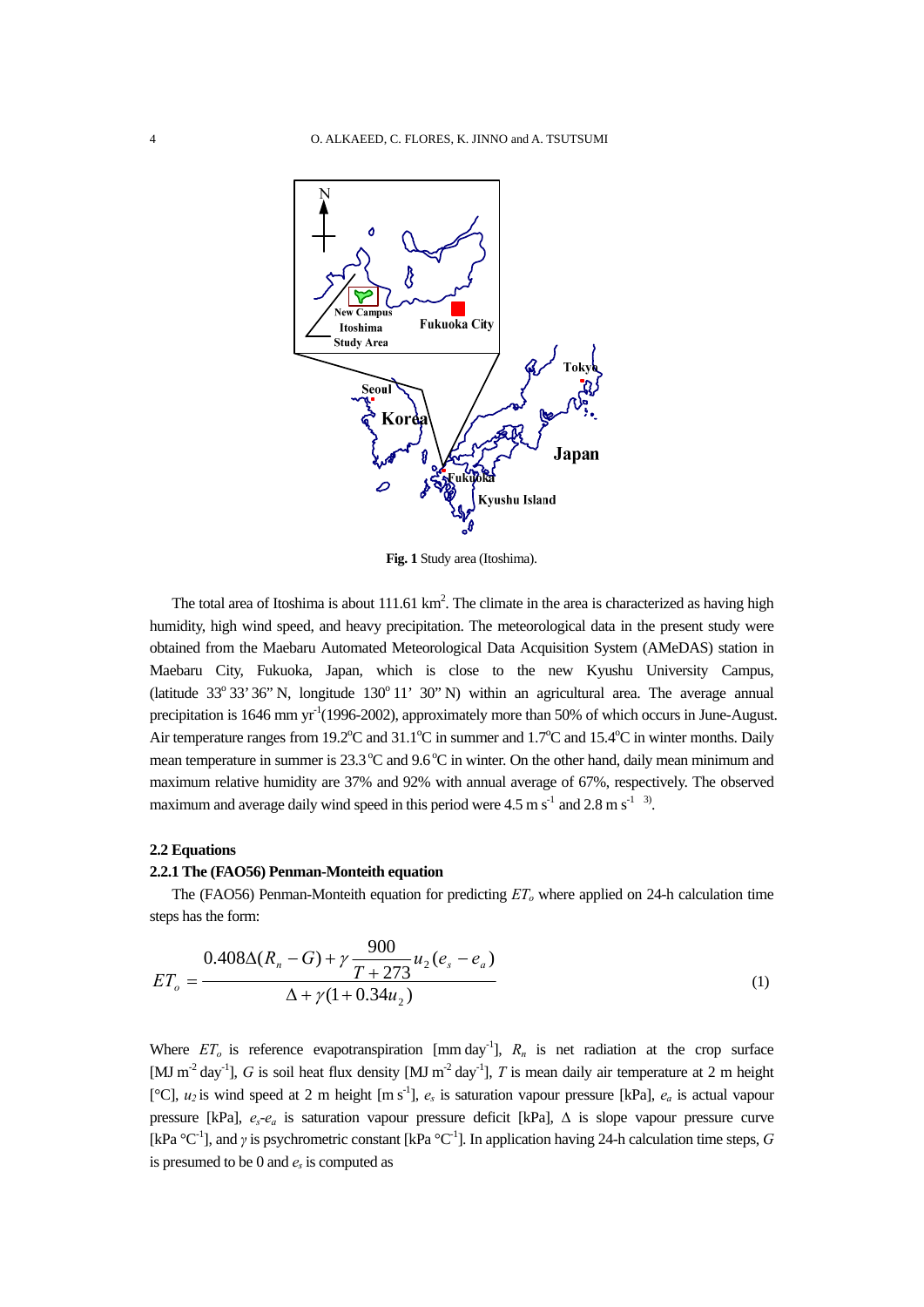Comparison of Several Reference Evapotranspiration Methods 5

$$
e_s = \frac{e^0 (T_{\text{max}}) + e^0 (T_{\text{min}})}{2} \tag{2}
$$

Where  $e^{0}$ () is the saturation vapor function and  $T_{\text{max}}$  and  $T_{\text{min}}$  are the daily maximum and minimum air temperature. The FAO Penman-Monteith equation predicts the evapotranspiration from a hypothetical grass reference surface that is  $0.12$  m in height having a surface resistance of 70 s m<sup>-1</sup> and albedo of 0.23. The equation provides a standard to which evapotranspiration in different periods of the year or in other regions can be computed and to which the evapotranspiration from other crops can be related. Standardized equations for computing all parameters in Eq. (1) are given in Allen et al. (1994ab, 1998) or Smith et al. (1991), <sup>15)</sup>.

## **2.2.2 Thornthwaite equation**

The Thornthwaite equation given by (Thornthwaite, W. 1948) is

$$
ET_0 = 16 \times \left(\frac{10T_i}{I}\right)^a \left(\frac{N}{12}\right) \left(\frac{1}{30}\right)
$$
\n(3)

$$
I = \sum_{i=1}^{12} \left(\frac{T_i}{5}\right)^{1.514} \tag{4}
$$

$$
a = (492390 + 17920I - 771I^2 + 0.675I^3) \times 10^{-6}
$$
\n<sup>(5)</sup>

where,  $T_i$  is the mean monthly temperature  $[^{\circ}C]$ , *N* is the mean monthly sunshine hour. The main advantage of this method is that only the temperature information is needed besides the sunshine hours. Generally, it is known that the Thornthwaite method gives the underestimate in the arid area while the overestimate in the humid area, respectively.

## **2.2.3 Hargreaves equation**

The Hargreaves et al. (1985) equation is expressed as

$$
ET_o = 0.0023(T_m + 17.8)\left(\sqrt{T_{\text{max}} - T_{\text{min}}}\right)R_a\tag{6}
$$

where  $T_m$  is daily mean air temperature [°C],  $T_{\text{max}}$  is daily maximum air temperature [°C],  $T_{\text{min}}$  is daily minimum air temperature [°C], and  $R_a$  is extraterrestrial radiation [MJ m<sup>-2</sup> day<sup>-1</sup>]. The mean air temperature in the Hargreaves equation is calculated as an average of  $T_{\text{max}}$  and  $T_{\text{min}}$  and  $R_a$  is computed from information on location of the site and time of the year. Therefore air temperature is the only parameter that needs to be measured continuously in order to use Eq.  $(6)$ <sup>17)</sup>.

#### **2.2.4 Hamon equation**

The Hamon equation given by (Haith, D. A. and Shoemaker, L. L., 1987) is expressed as

$$
ET_o = \frac{2.1 \times H_i^2 e_s}{(T_{mean} + 273.2)}
$$
(7)

where  $H_t$  [day] is average number of daylight hours per day.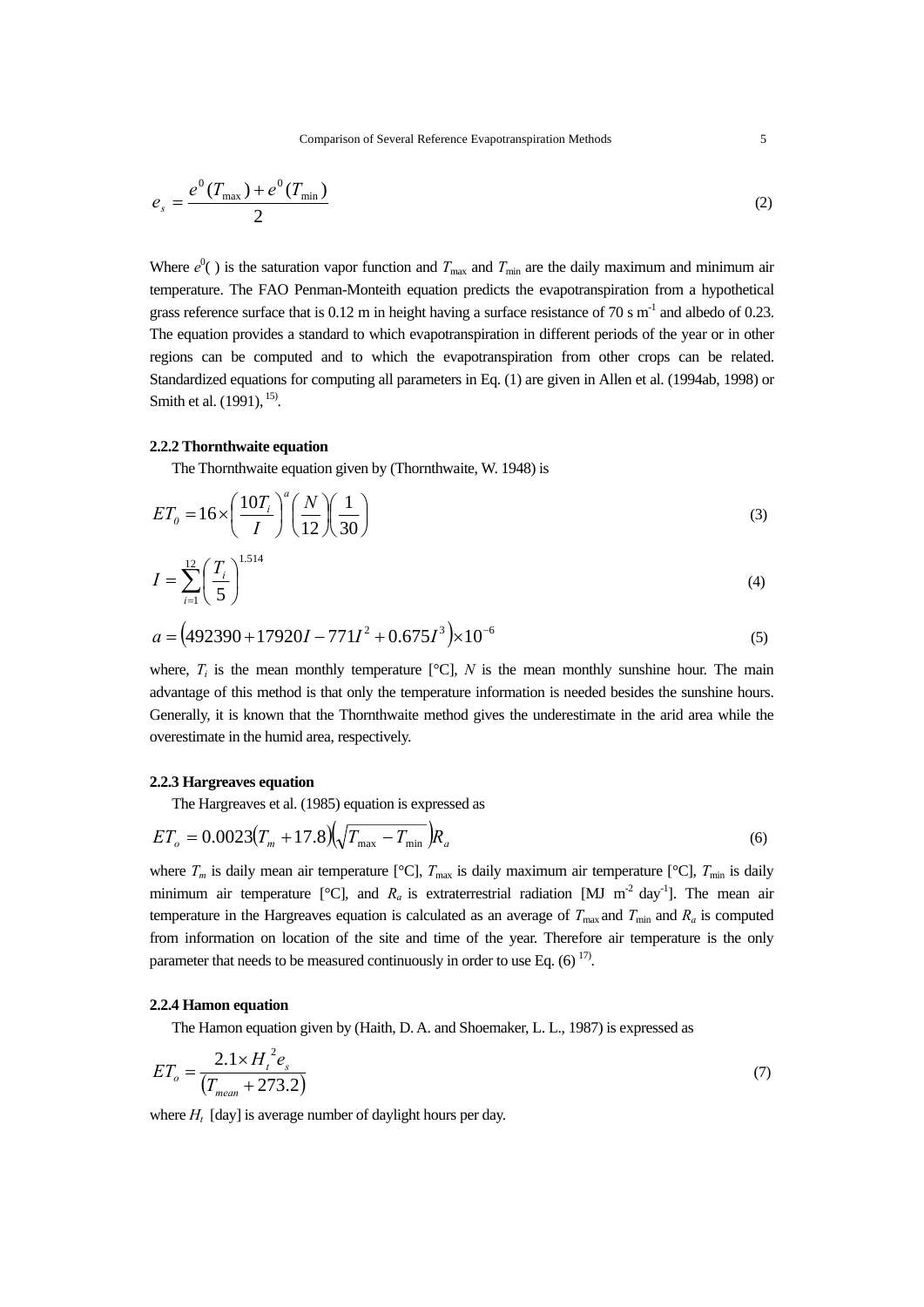# **2.2.5 Solar radiation**  $(R_s)$  **based method (Irmak et al., 2003)**

$$
ET_o = -0.611 + 0.149R_s + 0.079T_{mean}
$$
\n(8)

where  $R_s$ [MJ m<sup>-2</sup> day<sup>-1</sup>] is solar shortwave radiation.

## **2.2.6 Net radiation**  $(R_n)$  **based method (Irmak et al., 2003)**

$$
ET_o = 0.489 + 0.289R_n + 0.023T_{mean}
$$
\n(9)

where  $R_n$  [MJ m<sup>-2</sup> day<sup>-1</sup>] is net radiation.

# **2.3 Climatic parameters required by each equation**

One of the important considerations in establishing a simple method other than the standard method such as the FAO56-PM is the high possibility of unavailability and unreliable weather data measurement and collections. In general, a setup of the devices for the meteorological measurement at the remote areas and at a given location is difficult. With this given scenario, accuracy of data, specifically the data of advanced input variables such as humidity and radiation would be low. **Table 1** shows the data requirements for the FAO56-PM, Thornthwaite, Hargreaves, Hamon, and  $R_s$ -based and  $R_n$ -based equations, respectively.

**Table 1** Comparison of each method in terms of the number of parameters required.

| method                | <b>FAO56-PM</b> | Thorthwaite | Hargreaves | Hamon     | $R_s$ -based | $R_n$ -based |
|-----------------------|-----------------|-------------|------------|-----------|--------------|--------------|
|                       |                 |             |            |           | radiation    | radiation    |
| variables             |                 |             |            |           |              |              |
| temperature           | necessary       | necessary   | necessary  | necessary | necessary    | necessary    |
| humidity              | necessary       |             |            |           | necessary    | necessary    |
| wind speed            | necessary       |             |            |           |              |              |
| radiation             | necessary       |             | necessary  |           | necessary    | necessary    |
| no. of daylight hours | -               | necessary   |            | necessary | necessary    | necessary    |
| saturated vapour      | necessary       |             |            |           |              |              |
| pressure              |                 |             |            |           |              |              |

# **3. Results and Discussions**

## **3.1 Climatic data**

 The meteorological data of 7 years at the Maebaru AMeDAS station covering the period of January 1996 - December 2002 were analyzed for purposes of calculating evapotranspiration by the different methods. **Figure 2** shows the daily precipitation, temperature, wind speed, relative humidity, solar radiation and net radiation data used for *ETo* estimations. The daily solar radiation and net solar radiation were plotted in **Fig 2(e)** and **Fig. 2(f)**. They were calculated by the procedures which are presented in the FAO56-PM estimation<sup>1</sup>. These variables are important for the calculation of  $ET<sub>o</sub>$  as required in the FAO56-PM estimation. The relationship between solar radiation and net solar radiation depicts the same trend in all years wherein the total solar radiation is doubled of that in the net radiation.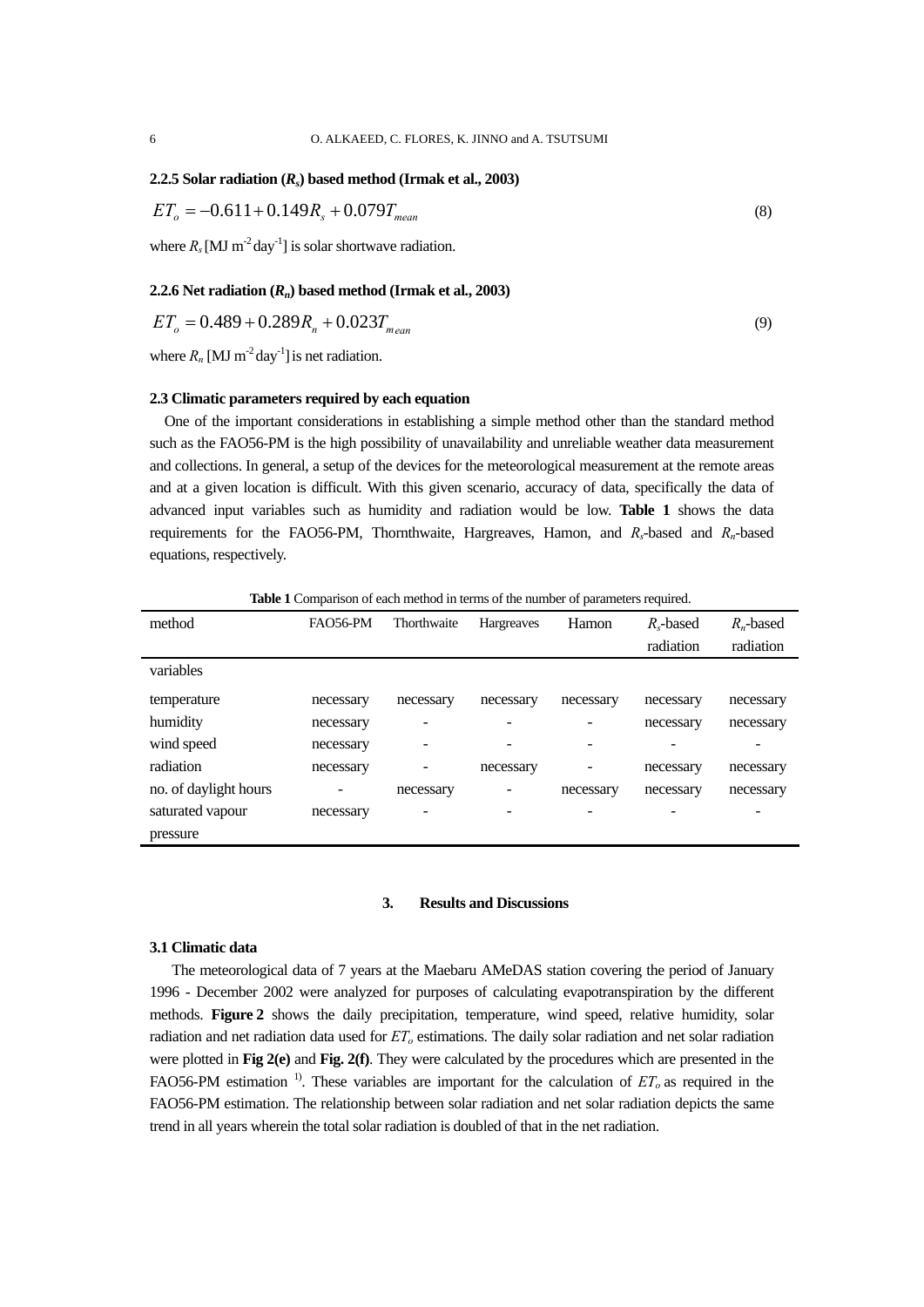

**Fig. 2** Input parameters used in the calculation of  $ET<sub>o</sub>$  by different  $ET<sub>o</sub>$  estimation methods (a) precipitation  $\text{[mm day}^{-1}$ ; (b) relative humidity [%]; (c) wind speed  $\text{[m s}^{-1}$ ; (d) average temperature [ $^{\circ}$ C]; (e) solar radiation [MJ m<sup>-2</sup> day<sup>-1</sup>]; and, (f) net solar radiation [MJ m<sup>-2</sup> day<sup>-1</sup>], respectively.

The 7 year-daily weather data were used to validate the performances of the commonly used  $ET<sub>o</sub>$ estimation methods.

Comparison of monthly  $ET<sub>o</sub>$  values specifically for the Thornthwaite, Hargreaves, Hamon,  $R<sub>s</sub>$ -based and *Rn*-based equations and are presented in **Fig. 3**.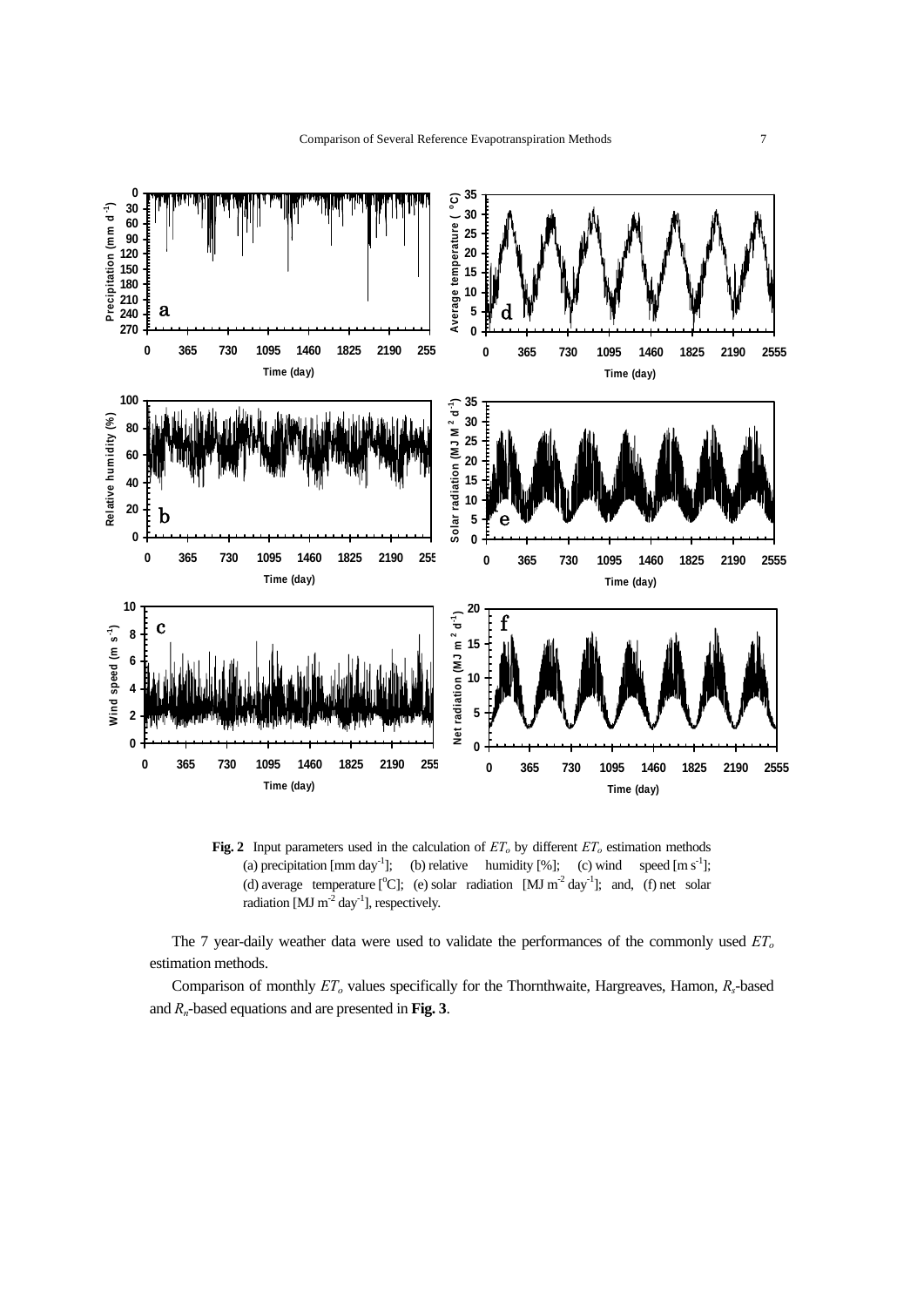

Fig. 3 Estimated *ET<sub>o</sub>* derived from different methods: (a) FAO56-PM (b) Thornthwaite (c) Hargreaves (d) Hamon (e)  $R_s$ -based method (f)  $R_n$ -based method. Unit is [mm mon<sup>-1</sup>].

Although the trends of the estimated  $ET<sub>o</sub>$  are in proximity among the applied methods, it is surprising that none of the methods show the same results. Seasonal variations in the  $ET<sub>o</sub>$  estimation reflect the differences in the variables applied in each method. **Figure 4** shows the comparisons of annual  $ET<sub>o</sub>$ estimations.

In the present calculations, the annual sum of  $ET<sub>o</sub>$  estimations based on the solar radiation as input variable showed the highest value among the tested methods having the values ranged from 957 mm yr<sup>-1</sup> in 1999 – 1042 mm yr<sup>-1</sup> in 2000 in *R<sub>s</sub>*-based method, while 1084 mm yr<sup>-1</sup> in 1999 – 1143 mm yr<sup>-1</sup> in 2001 for  $R_n$ -based method, respectively. The  $ET_0$  estimations by the Hamon method has the lowest values ranged from 831 mm yr<sup>-1</sup> in 1996 – 895 mm yr<sup>-1</sup> in 1998 whereas the Thorntwaite method is very close with the FAO56-PM having the values ranged from 845 mm  $yr^{-1}$  in 1996 – 916 mm  $yr^{-1}$  in 1998, respectively. The low  $ET<sub>o</sub>$  values obtained by the Hamon and Thornthwaite methods having 831 mm yr<sup>-1</sup> and 845 mm yr<sup>-1</sup> both in 1996 were found to be close with the  $ET<sub>o</sub>$  estimations reported by Kondo (1992) et al. and Tsutsumi et al. (2004) of 860 mm in 1992 and 831 mm in 1996 for Fukuoka area.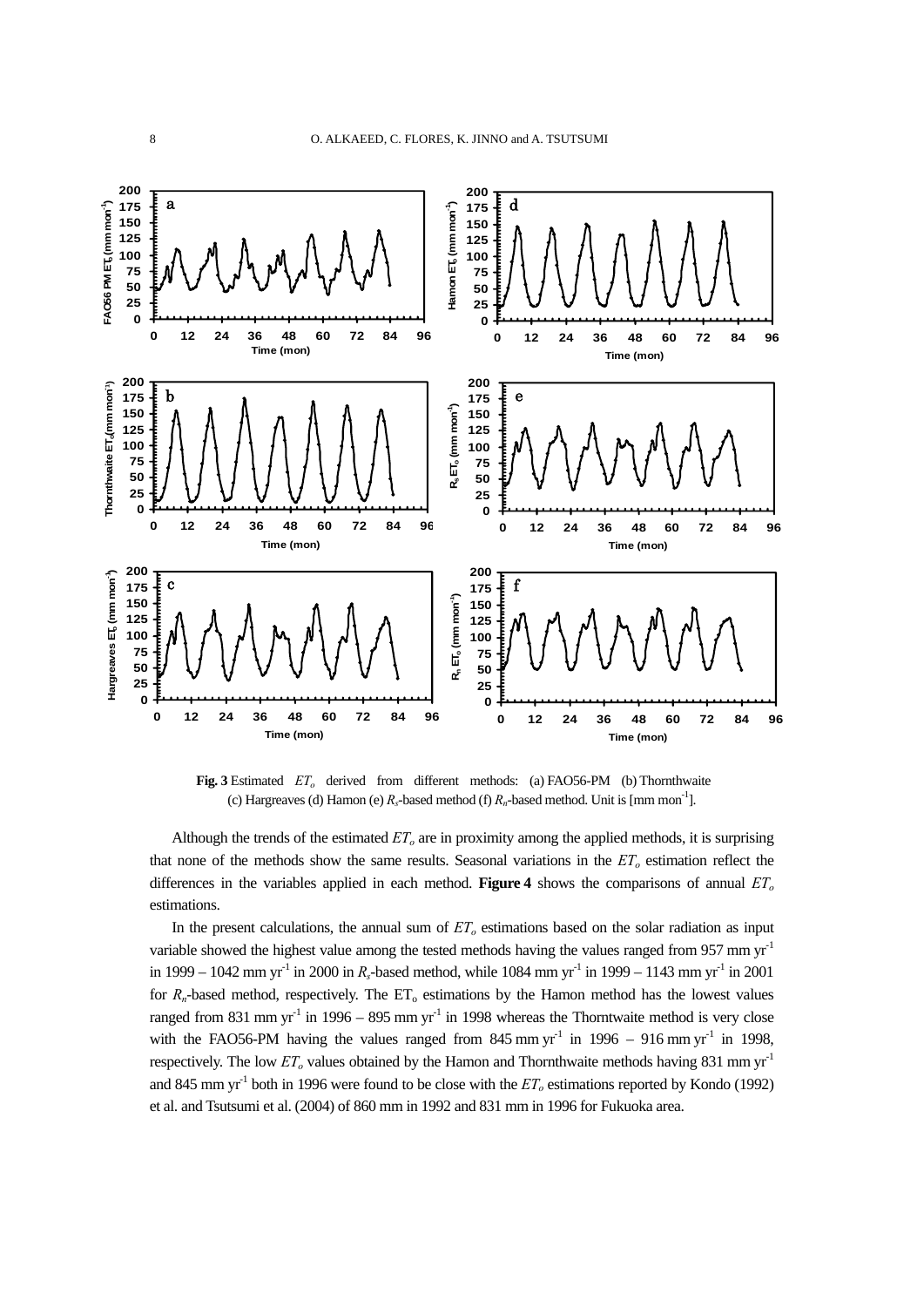

■ FAO56Penman  $\blacksquare$  Thornthwaite  $\blacksquare$  Hargreave  $\blacksquare$  Eto Rs  $\blacksquare$  Eto Ra  $\blacksquare$  Hamon

**Fig. 4** Total annual evapotranspiration estimates given by the different methods covering the 7 year meteorological data obtained from the Maebaru AMeDAS station, Fukuoka, Japan.

Comparisons of the Thornthwaite, Hargreaves, Hamon, and the *Rs*- and *Rn*- based methods were all correlated with FAO56-PM having  $r^2$  values, which can be calculated using Pearson's correlation (STATSOFT, Statistica, 1999 Edition), of 0.80, 0.69, 0.48, 0.71 and 0.45 as shown in **Fig. 5**, respectively. Results of the *ET<sub>o</sub>* estimations by the Hargreaves and *R<sub>s</sub>*-based methods, which use the solar radiation, and the Thornthwaite method by temperature as input variable, were found to be significantly correlated with the  $ET<sub>o</sub>$  estimation by the FAO56-PM. This fact implies that these input variables are significant for obtaining the proximate values in the *ETo* estimations. When considering the availability and reliability of the input data, the use of these methods are suggested as practical methods for estimating *ETo*, if the standard FAO56-PM equation can not be used due to the complexity of its input parameters.

## **3.2 Comparison of the performance of different methods relative to FAO56-PM**

 The performances of the tested methods were analyzed by computing the standard error of estimate *SEE* of the monthly  $ET<sub>o</sub>$  between the FAO56-PM and other methods. The *SEE* is computed following the equation presented by Irmak et al. (2003) as:

$$
SEE = \sqrt{\left[\frac{1}{\sqrt{\left(n(n-2)\right)}}\right] \left[n\sum_{i=1}^{n} y_i^2 - \left(\sum_{i=1}^{n} y_i\right)^2 - \frac{\left[n\sum_{i=1}^{n} x_i y_i - \left(\sum_{i=1}^{n} x_i\right) \times \left(\sum_{i=1}^{n} y_i\right)\right]^2}{n\sum_{i=1}^{n} x_i^2 - \left(\sum_{i=1}^{n} x_i\right)^2}\right]}
$$
(10)

where

 $x_i$ ;  $ET_o$  estimated using the FAO56-PM (mm mon<sup>-1</sup>)

 $y_i$ ;  $ET<sub>o</sub>$  estimated using other equations (mm mon<sup>-1</sup>)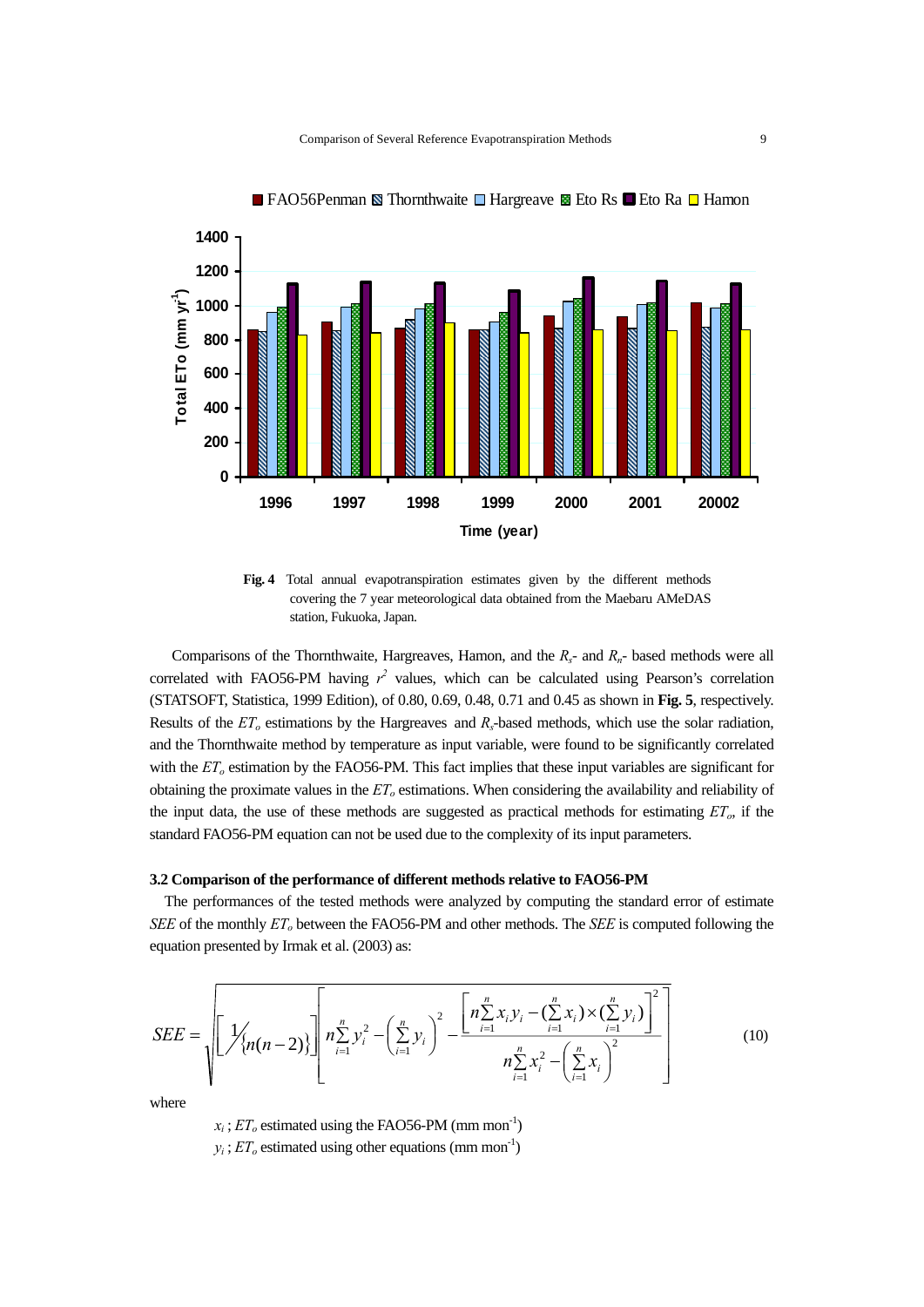# *ni;* sample size

The lower *SEE* implies the better performance of the applied method. **Table 2** and **Fig. 5** show the calculated average *SEE* on the monthly basis for all the methods indicating the low values such as 0.25, 0.25, 0.25, 0.28 and 0.24 mm  $d<sup>-1</sup>$  for the Thornthwaite, Hargreaves, Hamon,  $R_s$  and  $R_n$ -based methods, respectively. The calculated *SEE* for all the methods shows almost the same values reflecting good performances as manifested for all the calculation years. The average ratio above and below 1.0 for different methods indicates over- and underestimation of  $ET<sub>o</sub>$  relative to FAO56-PM method. As shown in **Table 2**, the average ratio defined as the ratio of  $ET_0$  method to  $ET_0$  FAO56-PM gave the values of 0.89, 1.10, 1.13 and 1.32 and 0.94 for the Thornthwaite, Hargreaves, Hamon, *Rs* and *Rn*-based methods, respectively. Among the methods, the Hargreaves, Hamon, and *Rs*-based methods resulted in the overestimation of  $ET<sub>o</sub>$  relative to the FAO56-PM method.

The high correlation of  $ET<sub>o</sub>$  by the Hargreaves and  $R<sub>s</sub>$ -based methods with FAO56-PM method clearly reflects the importance of the incident solar radiation as they are calculated by using the temperature and solar radiation. This fact is also supported by many studies which reveal that the Hargreaves method is nearly as accurate as the FAO56-PM method in estimating *ETo*. Therefore, it could be recommended to use the Hargreaves method in the case of which other reliable data are lacking <sup>1)</sup>. However, it should be notified, as Temesgen et al. (1999) have indicated, that high humidity conditions may result in an overestimation of *ETo* by the Hargreaves method whereas the conditions with high wind speed may result in the underestimation of  $ET<sub>o</sub>$ . Moreover, the performance of the  $RB<sub>s</sub>$ -based method developed with the aim of simplifying the calculation and input variables for the FAO56-PM method performed well and its estimations of daily, monthly and annual  $ET<sub>o</sub>$  are close to the estimates obtained by the FAO56-PM method. Additionally, the comparisons made for all the methods signifies that all these methods can be successfully used to estimate the  $ET<sub>o</sub>$  specifically in areas having the same climatic conditions as the one presented in this study.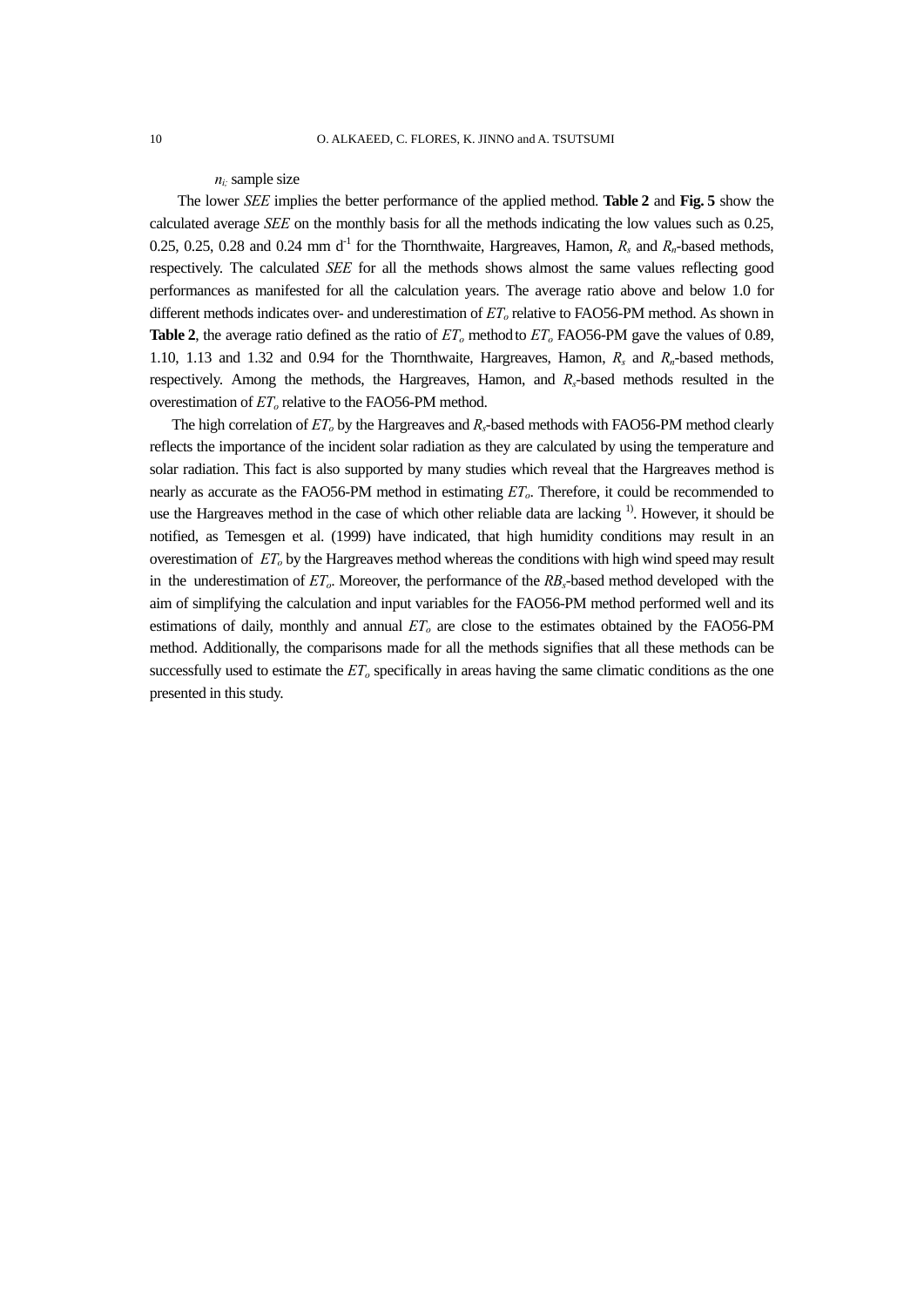| year    | Performance indicator   | Thornthwaite | Hargreaves | Hamon | $R_{s}$ | $R_n$ |
|---------|-------------------------|--------------|------------|-------|---------|-------|
|         |                         |              |            | 0.25  |         |       |
| 1996    | SEE of monthly estimate | 0.24         | 0.25       |       | 0.28    | 0.23  |
|         | Average ratio           | 0.92         | 1.12       | 1.16  | 1.36    | 0.97  |
| 1997    | SEE of monthly estimate | 0.24         | 0.26       | 0.26  | 0.29    | 0.24  |
|         | Average ratio           | 0.87         | 1.12       | 1.14  | 1.32    | 0.93  |
|         |                         |              |            |       |         |       |
| 1998    | SEE of monthly estimate | 0.26         | 0.25       | 0.26  | 0.28    | 0.25  |
|         | Average ratio           | 0.99         | 1.17       | 1.21  | 1.42    | 1.06  |
| 1999    | SEE of monthly estimate | 0.25         | 0.23       | 0.24  | 0.27    | 0.23  |
|         | Average ratio           | 0.96         | 1.09       | 1.15  | 1.35    | 1.00  |
|         |                         |              |            |       |         |       |
| 2000    | SEE of monthly estimate | 0.25         | 0.26       | 0.26  | 0.29    | 0.24  |
|         | Average ratio           | 0.84         | 1.10       | 1.14  | 1.31    | 0.90  |
| 2001    | SEE of monthly estimate | 0.25         | 0.26       | 0.26  | 0.29    | 0.24  |
|         | Average ratio           | 0.84         | 1.09       | 1.11  | 1.29    | 0.91  |
|         |                         |              |            |       |         |       |
| 2002    | SEE of monthly estimate | 0.25         | 0.25       | 0.24  | 0.26    | 0.24  |
|         | Average ratio           | 0.79         | 1.00       | 1.03  | 1.17    | 0.84  |
|         | SEE of monthly estimate | 0.25         | 0.25       | 0.25  | 0.28    | 0.24  |
| Average |                         |              |            |       |         |       |
|         | Average ratio           | 0.89         | 1.10       | 1.13  | 1.32    | 0.94  |

**Table 2** Standard Error of Estimates (*SEE*) in mm mon<sup>-1</sup> of *ET*, Average Ratio of *ET* method / *ET*<sub>o</sub> FAO56-PM of the commonly used methods for estimating *ET* covering the years 1996-2002. -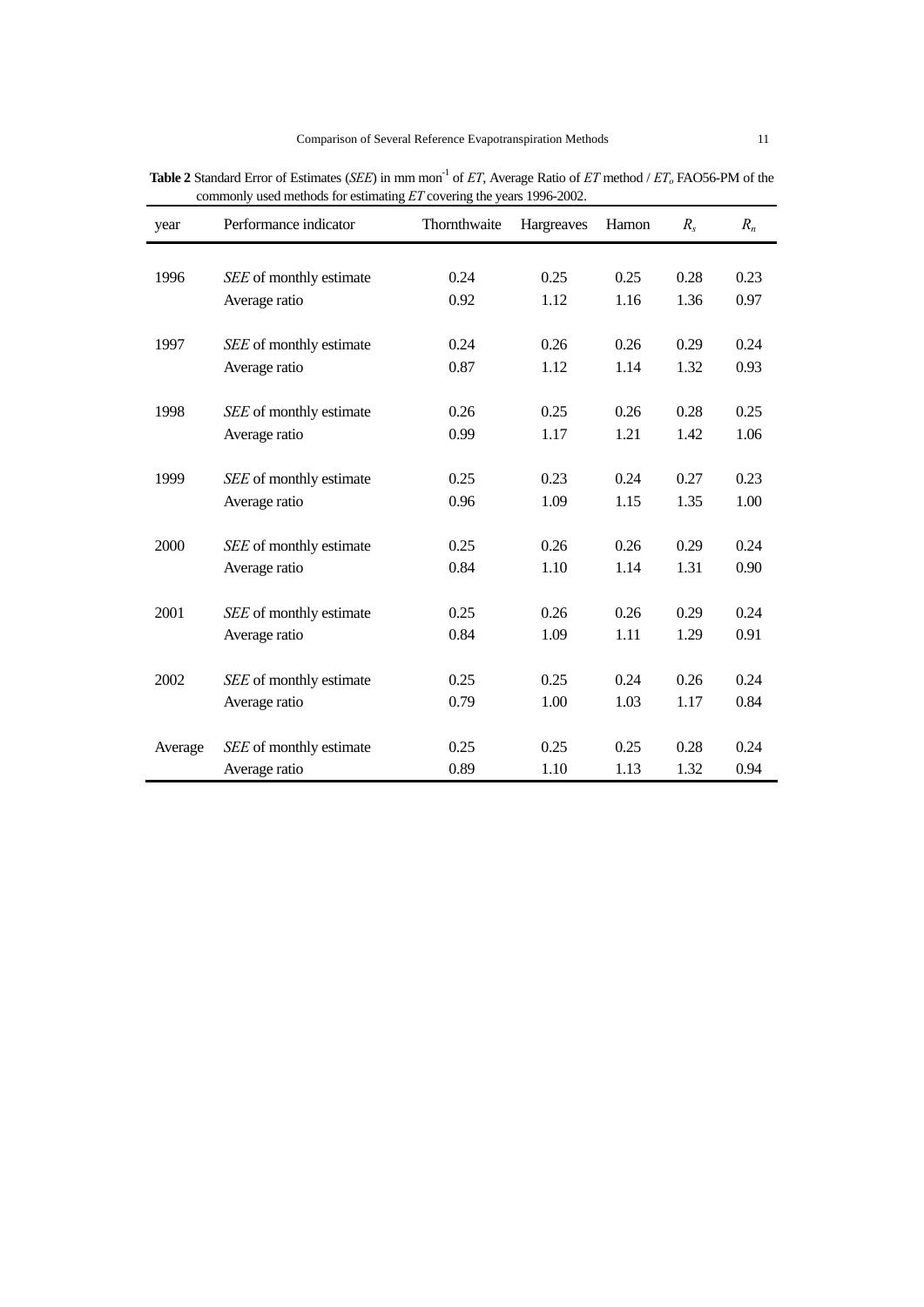

**Fig. 5** Regression analysis for the  $ET<sub>o</sub>$  estimates of (a) Thornthwaite (b) Hargreaves (c) Hamon (d)  $R_s$ -based method (e)  $R_n$ -based method with FAO56-PM for evaluation years of 1996-2002 at Maebaru, Fukuoka, Japan. Unit in  $(mm m<sup>-1</sup>)$  and  $n = 84$ .

#### **4. Conclusions**

The 7-year meteorological data derived from Maebaru AMeDAS station and Fukuoka local meteorological station located in Fukuoka Japan was applied as input parameters for comparing different methods to estimate *ETo* under existing climatic conditions in Fukuoka, Japan. The major drawback is that the "real" *ETo* is unknown however, numerous studies have been performed wherein the FAO56 PM method have shown to be the best method for estimating  $ET<sub>o</sub>$  in which the calculated  $ET<sub>o</sub>$  values correspond to lysimeters and other precise devices where real *ETo* can best obtained. The performances of the Thorthwaite, Hargreaves, Hamon,  $R_s$ -based and  $R_n$ -based equations for monthly  $ET_o$  estimates and are significantly correlated with the *ETo* estimates in FAO56-PM method although the Thorthwaite method was found to have highly significant estimates. Among the methods used, only the Thorthwaite method requires temperature as the only input parameter whereas other methods used radiation input to estimate the *ETo*. These approaches require only few parameter inputs thus making it more dynamic for the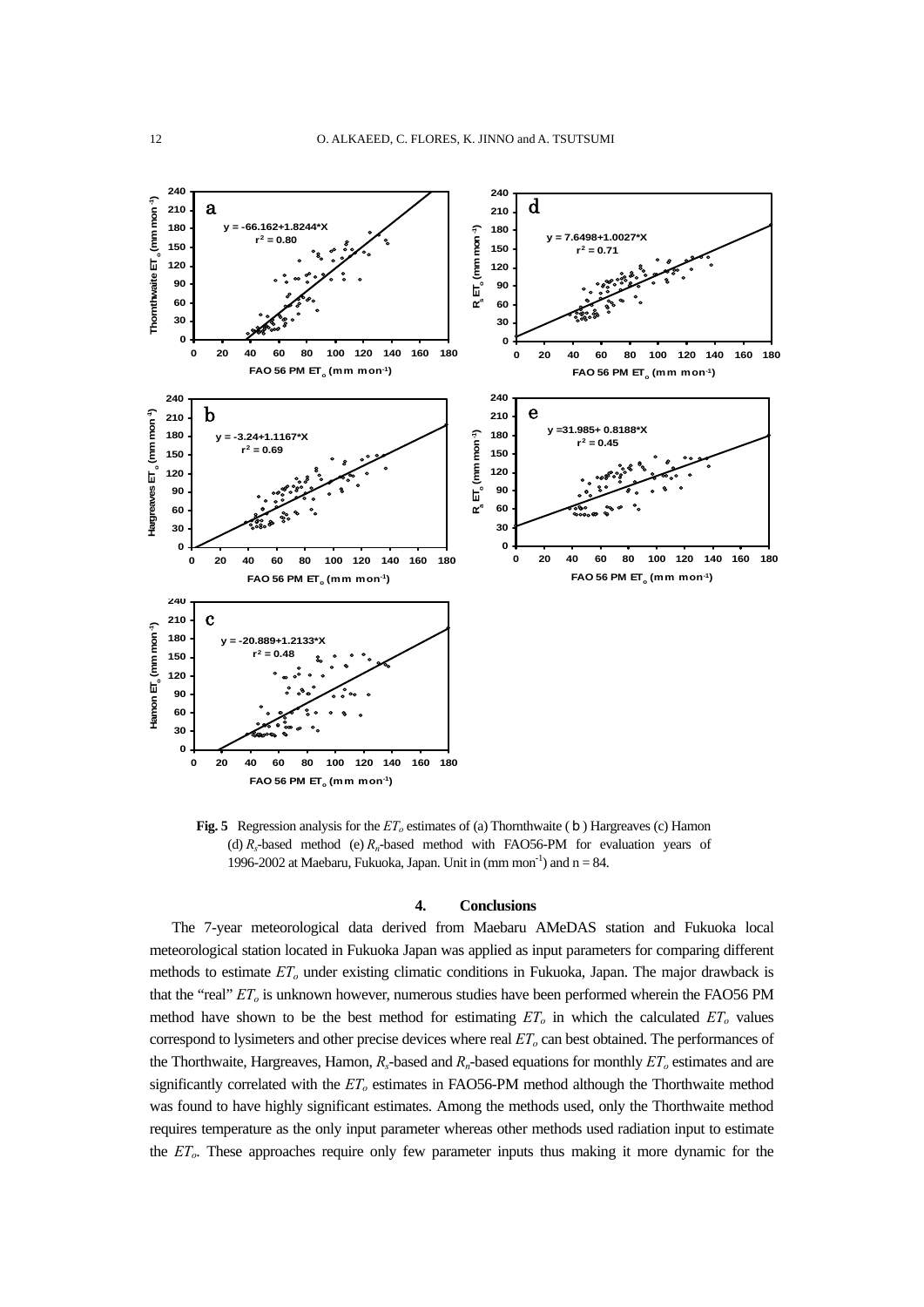application in the area when the accuracy in weather measurement is less expected as compared with complex data input required by FAO56-PM approach. Thus, these methods could be used as a potential method to estimate *ETo*.

In conclusion, it can be emphasized that the use of the FAO56-PM as a standard method remains the most desirable method for estimating  $ET<sub>o</sub>$  if accuracy of data collection is considered to be the main consideration. But in many cases especially in areas where accurate data collection is difficult, the application Hargreaves and *Rs*-based equation could be utilized for accurate and consistent estimates of daily *ET*<sub>o</sub> relative to the FAO56-PM method especially in humid climate like in Japan is to be considered. Alternatively, reliable  $ET<sub>o</sub>$  estimates derived from Thornthwaite method can be used to calculate the  $ET<sub>o</sub>$ when temperature is the only input parameter available. However, the differences in the  $ET<sub>o</sub>$  estimates using these methods have provided a significant range of uncertainty. It is therefore important to compare and validate these methods based on the precise evaluation considering the land coverage and topographical condition.

## **References**

- 1) Allen, G. R., Pereira, L. S., Raes, D and Smith, M. 1998. ''Crop Evapotranspiration-Guidelines for computing crop water requirements.'' *FAO Irrigation and Drainage Paper 56.* FAO, Rome, Italy, 78-86.
- 2) Sharma, M.L., 1985. ''Estimating evapotranspiration.'' *Advances in irrigation*. D. Hillel, ed., Academic, London, 213-281.
- 3) Tsutsumi, A., Jinno, K. and Berndtsson, R. 2004. ''Surface and subsurface water balance estimation by the groundwater recharge model and a 3-D two-phase flow model.'' *Hydrological Sciences Journal.* 49(2), 205-226.
- 4) Kondo, J., Nakazono, M., Watanabe, T., and Kuwagata, T. 1992. ''Hydrological climate in Japan (3) – Evapotranspiration from forest.'' *Japan Society of. Hydrology & Water Resources,* Vol. 5, No. 4.
- 5) Allen, G. R., Jensen, Marvin. E., Wright, James. L., and Burman, Robert. D., 1989. ''Operational estimates of reference evapotranspiration.'' *Agronomy journal*. Vol. 81, 650-662 .1989.
- 6) Hargreaves, G. H., and Samani, Z. A. 1982. ''Estimating potential evapotranspiration.'' *Journal of Irrigation Drainage Engineering,* 108(3), 225-230.
- 7) Hargreaves, G. H., and Samani, Z. A. 1985: ''Reference crop evapotranspiration from temperature.'' *Applied Engineering Agric.,* 1:96-99.
- 8) Walter, I. A., Allen, R. G., Elliott, R., Mecham, B., Jensen, M. E., Itenfisu, D., Howell, T. A., Snyder, R., Brown, P., Eching, S., Spofford, T., Hattendorf, M., Cuenca, R. H., Wright, J. L., and Martin, D. 2000. *ASCE* Standardized reference rvapotranspiration equation. In:Evans RG, Benham BL, Trooien TP (eds.) Proc. *National Irrigation Symposium*, ASAE, Nov. 14-16, 2000, Phoenix, AZ. pp. 209-215.
- 9) Irmak, S., Irmak, A., Allen, R.G., and Jones, J. W. 2003. ''Solar and net radiation-based equations to estimate reference evapotranspiration in humid climates.'' *Journal of Irrigation and Drainage Engineering. ASCE.* 129(5):336-347.
- 10) Wu, I. 1997. ''A simple evapotranspiration method for Hawaii: the Hargreaves method.'' *Engineer's Notebook* 106. College of Tropical Agriculture & Human Resources (CTAHR) Fact Sheet, 1-2.
- 11) Mintz, Y., and Walker, G. K. 1993. ''Global fields of soil moisture and land surface evapotranspiration derived from observed precipitation and surface air temperature.'' *Journal of*